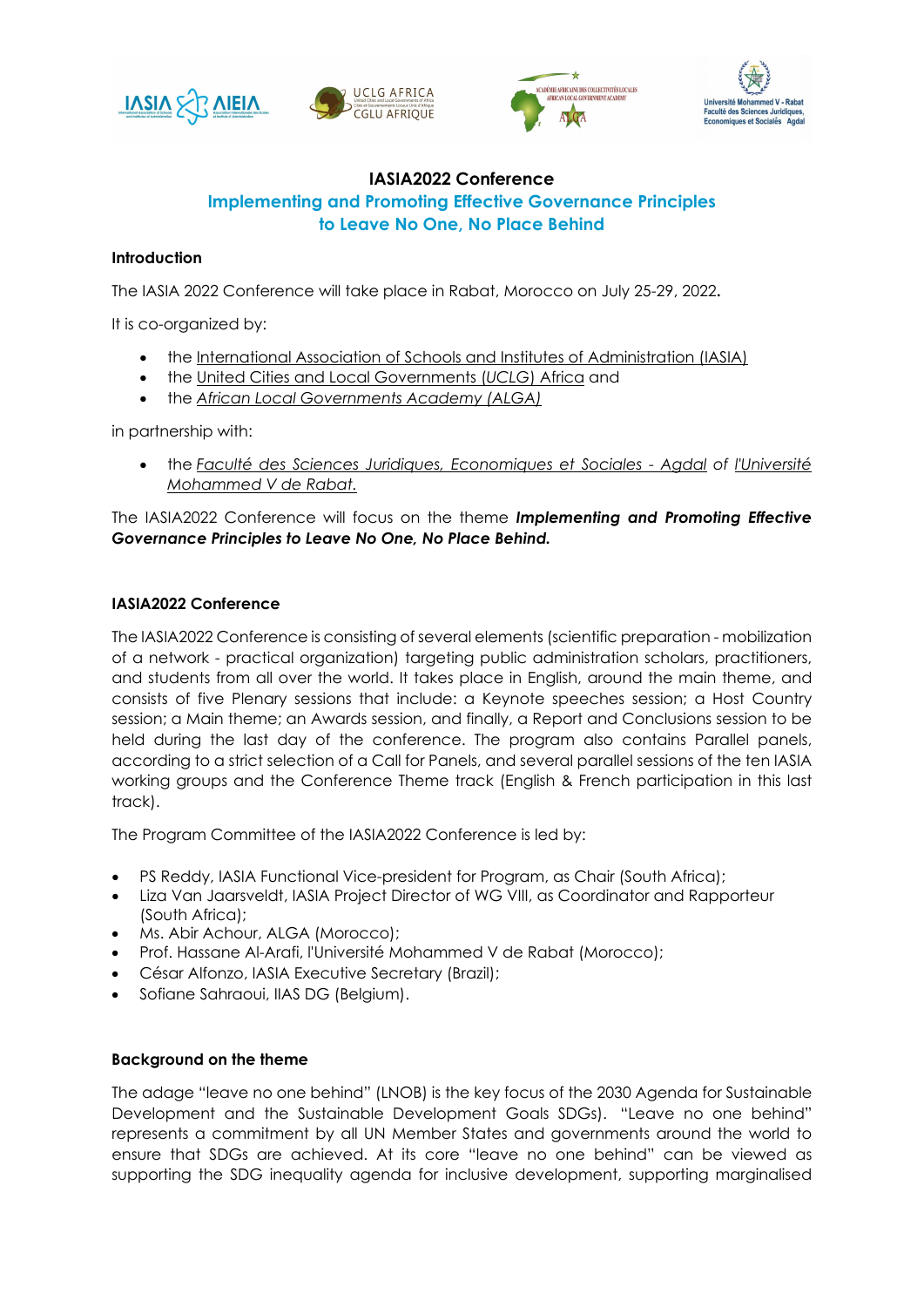







and vulnerable groups excluded from social opportunities, focusing on income and wealth distribution, addressing challenges related to extreme inequality and reaching out to the poor. LNOB aims to address those on the fringes of society that in many instances are neglected and are the most marginalised, notably the poorest of the poor.

The notion of" leaving no one behind" has never been more relevant due to the socioeconomic outcome that the Covid-19 pandemic caused globally. During the pandemic, gains made with poverty reduction and inequality were lost and the divide between the rich and the poor increased. It is widely acknowledged that the pandemic has, since its outbreak in December 2019, resulted in increased poverty and food insecurity, reduced access to healthcare, the unequal distribution of vaccines, job losses and interrupted education. According to the United Nations Development Programme (2021: 32) COVID-19 has resulted in a sharp increase in the global poverty rate with an average of 88 million people per year facing reduced livelihoods while slipping into poverty. This increase in poverty is experienced largely by women and girls as well as lower-middle-income countries that have already faced high inequality, poverty, and unemployment rates. Apart from poverty, other major causes of people being left behind are discrimination or mistreatment based on gender, ethnicity, age, class, disability, education level, religion or nationality and a lack of access to equal opportunities. According to Mr Antonio Guterres, the UN Secretary-General (2021), the world has never been more threatened or divided. Mr Guterres stated that ".... human rights are under fire……. and economic lifelines for the most vulnerable are coming too little and too late, if they come at all, …… We are on the edge of an abyss - and moving in the wrong direction".

Governments play a key role in ensuring that the most vulnerable get the support they need. However, many governments around the world experienced challenges related to the Covid-19 pandemic that impacted their planning, spending and service delivery. In many instances, governments worked in uncertainty, making difficult financial decisions between lockdown measures, keeping the citizenry safe and the economy going. Many decisions came at a very high cost, for example, the loss of trust by citizens in governments' ability, decisions, and actions.

To ensure however that "no one gets left behind", citizens should have the ability to access government services, support, and information. This requires of governments to ensure that they are responsive and inclusive to the needs of citizens by focusing on policies and making decisions that leave no one behind. Governments need to engage with citizens and be inclusive and accountable with scarce resources. Sustainable and equitable development is not possible if certain groups in society are marginalised and excluded, and low well-being being perpetuated. States through multi-level and good governance and the notion of subsidiarity need to renew their focus on sustainable development and at the same time combatting corruption thereby ensuring that the SDGs are achieved. It is essential to ensure that communities that are left behind are included, empowered, and viewed as equal partners in public governance, notably in planning, decision making, service delivery and sustainable development. Ultimately, "leaving no one behind" requires political and management will and public functionaries with determination to respond to inequalities, while focusing on the needs and expectations of the citizenry in a challenging and complex environment.

In pursuance of the above, several key principles have been put forward by the Committee of Experts (CEPA) of the (UN, 2018) to promote effective governance for sustainable